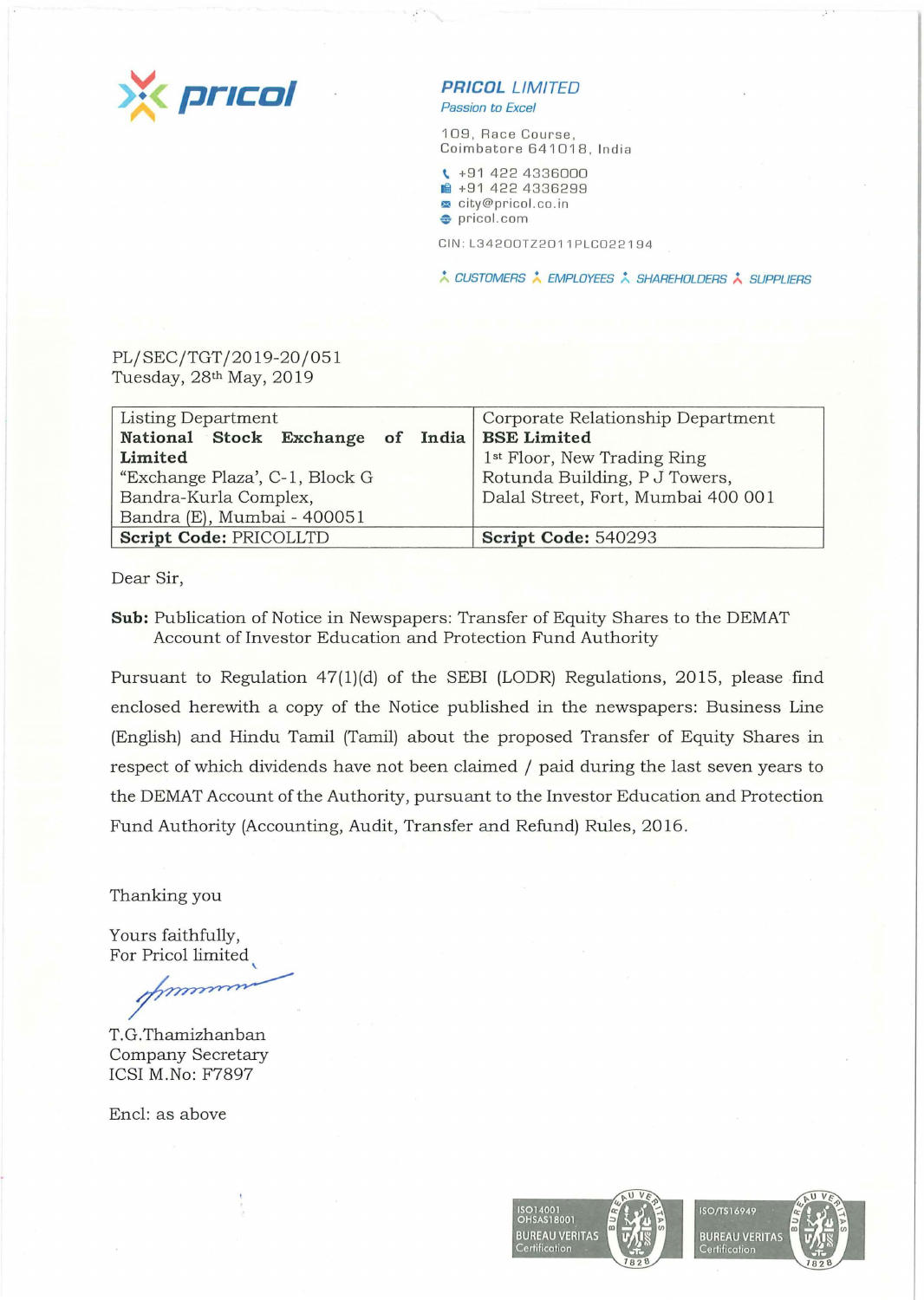

**BusinessLine** TUESDAY• MAY 28 • 2019/

*~x<pr,ca/* **PR/COL** LIMITED CIN. L34200TZ2011PLC022194

**Rtlgd. Olr,oo .· 109, Raoe Cotno, OlirMskxe • 64 1 0 18.**  *Phont1 :* ► **91422 433MOO, Fax : •9 14224338299,**   $w$ ebsite : www.pricol.com, e-mail: cs@pricol.co.in

#### **NOTICE TO SHAREHOLDERS**

Notice is hereby given pursuant to Rule 6 of the Investor Education and Protection Fund Authority (Accounting, Audit, Transfer and Refund) Rules, 2016 ("Rules") and Section 125(6) of the Companies Act, 2013, the Company is required to transfer all such shares in respect of which dividends has not been paid or claimed for the last 7 consecutive years to the demat account of Investor Education and Protection Fund Authority (IEPF Authority). Hence, all such shares in respect of which dividends were not claimed for the last 7 years from the year 2011-12 have to be transferred to the demat account of IEPF Authority. The Company has sent individual notices to the respective shareholders at their latest available address registered with the Company, whose dividends are lying unclaimed for last 7 years, advising them to claim the dividends expeditiously. The statement containing the details of name, folio number / demat account number etc are made available in our website www.pricol.com for information and necessary action by the concerned shareholders.

Shareholders who have not claimed their dividends during the last seven years can write to "Secretarial Department, Prlcol Limited, 109, Race Course, Coimbatore - 641018" or mail to "investor@pricol .co.in", for making a valid claim for the unclaimed dividends or further details. In case no valid claim has been made on or before 7th August 2019, the shares in respect of which the dividends are lying unclaimed for the last 7 years will be transferred to the demat account of IEPF Authority pursuant to the said Rules.

It may be noted that to comply with the aforesaid mandatory requirement for transfer of such shares to the demat account of IE PF Authority, the Company will take necessary steps including issue of duplicate share certificate against such physical shares/ carryout Corporate Action against such demat shares. In case the concerned shareholders wish to claim the shares after transfer to the demat account of IEPF Authority, a separate application can be made to the IEPF Authority, in Form IEPF-5, as prescribed under, the Rules and the same is available at IEPF website(www.iepf.gov.in). For Pricol Limited

**Coimbatore** 27 May 2019

T.G.Thamizhanban Company Secretary